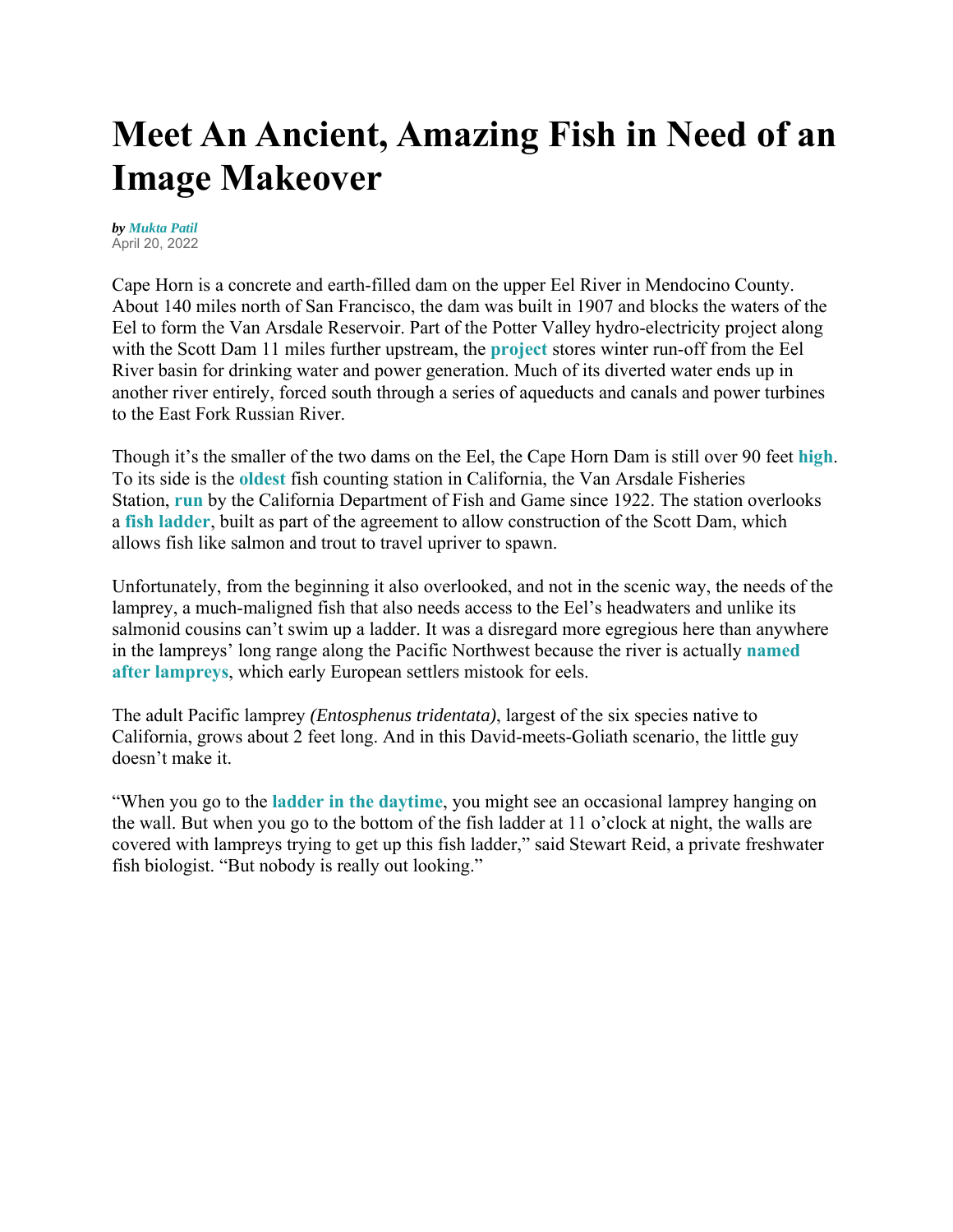

lampreys caught in the fish ladder at the Van Arsdale Fisheries Station. (Photo by Steve Martarano, **US Fish and Wildlife Service**)

Evolved from the first-known vertebrates, the lamprey has been on many a **Halloween list** and **villainous YouTube video**, and even inspired some **B-grade horror films**. Like the well-known salmon and trout, Pacific lamprey are anadromous fishes, meaning their eggs hatch in streams but adults travel out to sea before returning to freshwater to spawn. But **they differ from other anadromous fish** in that they have no scales, jaws or paired fins. Instead, these long grayish-black fish have breathing holes along their sides instead of gills, and a sucker mouth with many small teeth-like-structures in them that enable them to latch onto their prey and suck out nutrition, giving them the unflattering moniker of "vampire" fish.

But for all of their evolutionary kinks, which have helped the blue-eyed vertebrate survive for around 450 million years on the planet — including the unique way they climb barriers; whole body undulating, creating waves that propagate them ever onward and upward — they didn't account for people, and 90-foot-high smooth, cement walls. While lampreys can latch onto vertical, wetted walls like waterfalls with their oral disc and use suction to move, dams and 90 degree angles are beyond them.

"It was taking three weeks for a lamprey to get to the top of the fish ladder, and only 10 percent were making it successfully, with the rest falling back," Reid said. To help them up, Reid and fellow biologist Damon Goodman came up with an inexpensive, low-tech solution in 2016 — a good old-fashioned plastic tube. Four inches in diameter, the flexible plastic tube has enough water to keep it wet, snaking 250 feet around the whole structure. "And now it takes the lampreys three hours to get over the dam. In 2017, we had over 11,000 lampreys go over the top," Reid says. "When you're a lamprey biologist, you can't confront problems — you have to find ways to get around them, like the lampreys themselves."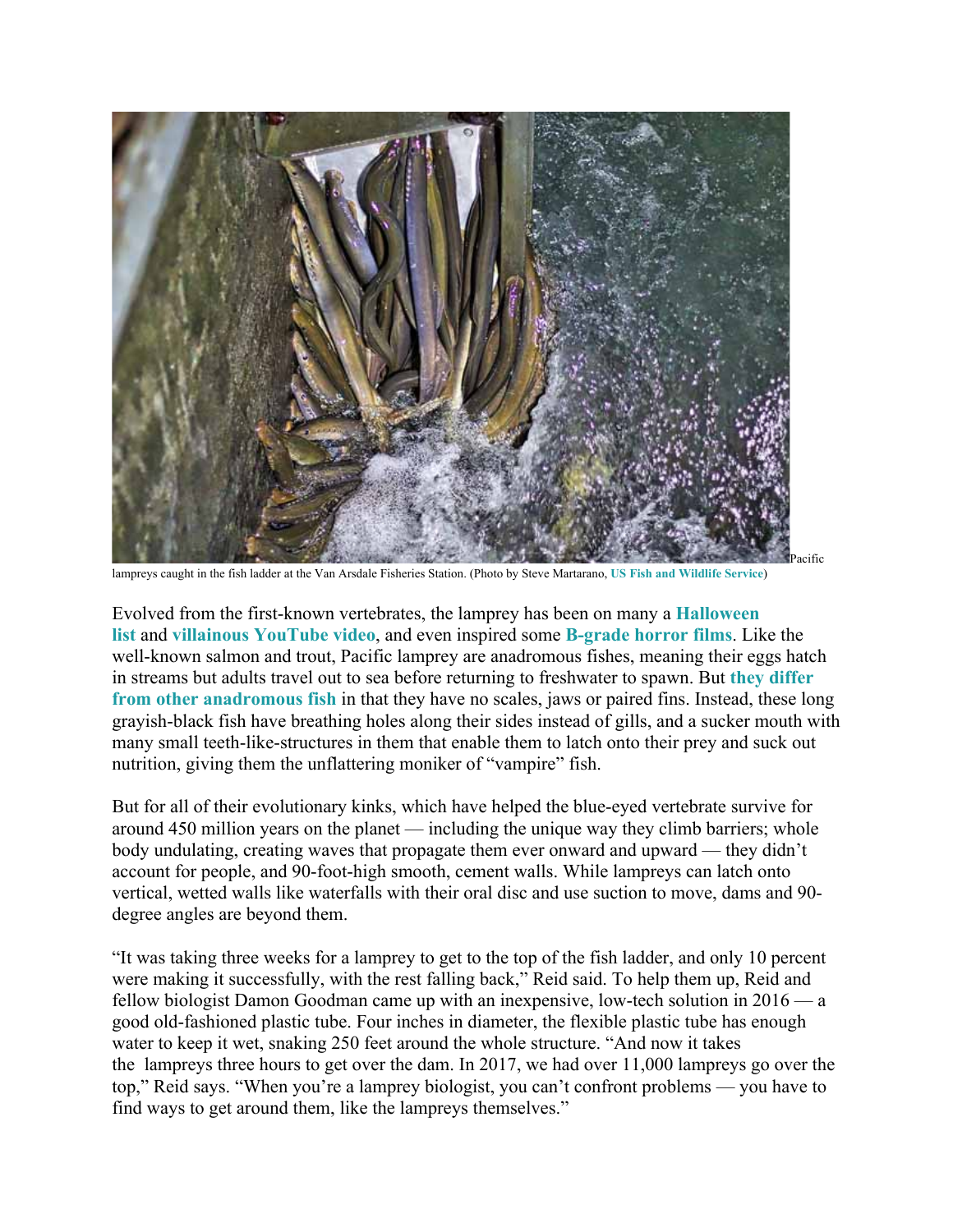The stop-gap ladder, though ingenious, is symptomatic of the problem plaguing lampreys they have historically been seen by settler cultures as a nuisance at best, and pests at worst. "Since colonization, there's been this divide of aquatic organisms into ones that we care about, and ones that we don't — ones that we just arbitrarily classify as pest fish," says Grace Auringer, a graduate student at UC Davis who studies lampreys. "And unfortunately, lamprey got a bad reputation and were classified as pests, probably in part because of their appearance."



Adult Pacific lamprey swimming in a stream. (Photo by US Fish and Wildlife Service)

Formidable-looking or not, lampreys have been and continue to be an important source of food and of cultural and medicinal significance to Pacific Northwest tribes. But beginning in the late 1800s, as Euro-Americans began to focus on salmonids as prime food and sport fish, other native fishes began to be seen as less valuable or "**junk**" fish.

Once **abundantly distributed** in streams along the Pacific Ocean from Baja California north to the Bering Sea in Alaska, lamprey populations have **declined or become locally extinct** in many parts of California, Oregon, Washington and Idaho, especially upriver from barriers like dams. In California, **the current distribution** is approximately half of the species' historic range.

Maps produced by the California Department of Fish and Wildlife show three species of lamprey — Pacific, river, and Western brook — in San Francisco Bay, but researchers don't rule out the possibility that it holds even more species diversity. Two of these, the Pacific and river lamprey, are migratory, while the Western brook lamprey is a resident. "The ancestral version of this fish, the more prehistoric version, was migratory. But throughout time, probably as their habitats have been modified across the globe, non-migratory forms have evolved," Auringer says. "Those are generally referred to as brook lamprey."

Brook lampreys are not parasitic, and grow much smaller than Pacific or river lampreys. One place where the Western brook lamprey can be found, though it often gets misidentified as juvenile Pacific lamprey, is Alameda Creek in Fremont.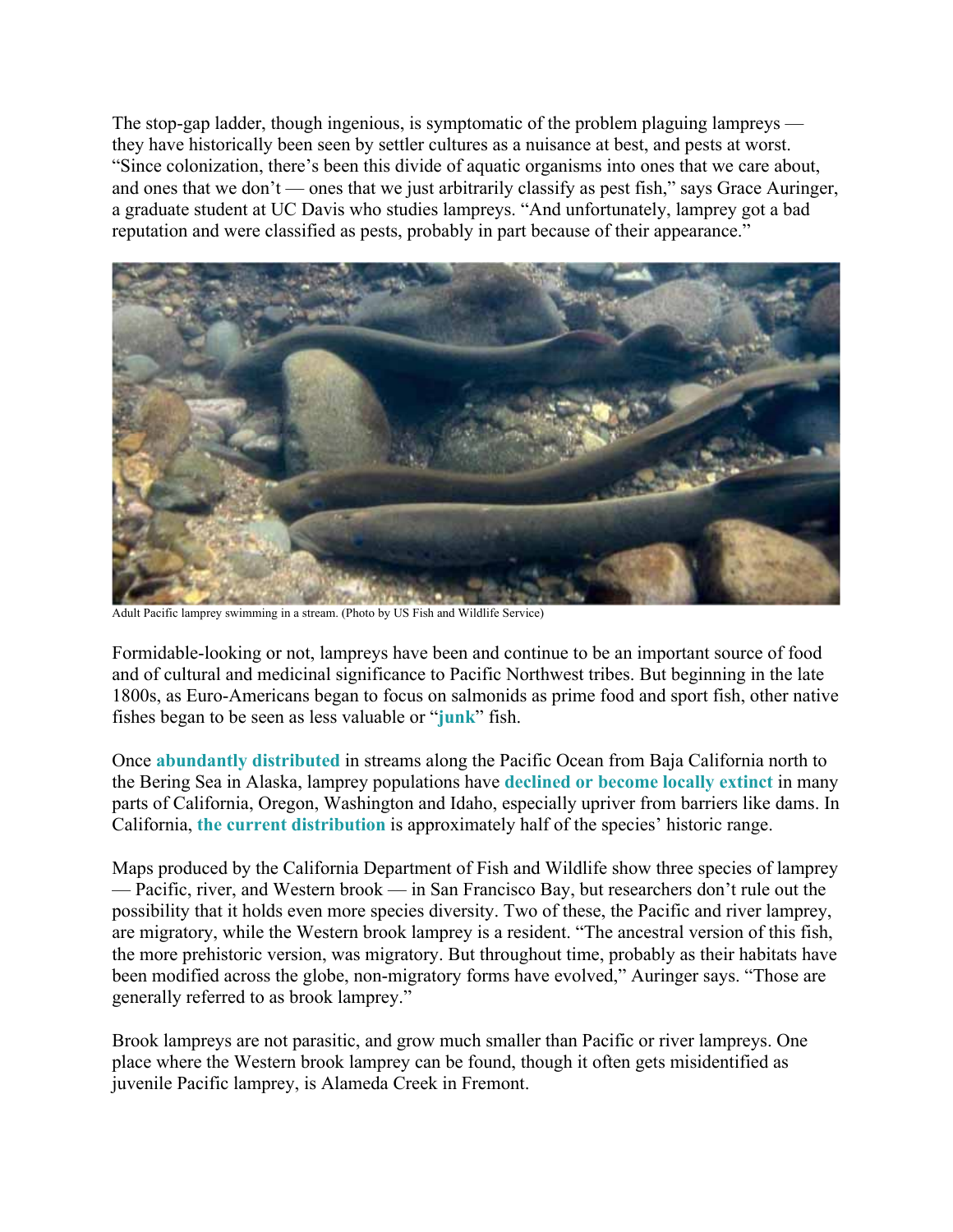**Freshwater records** suggest that Pacific lamprey were once present across the Bay Area in drainages **more than 225 square kilometers in area**, in rivers and creeks including the Sonoma, Napa, Pacheco, Alameda, Coyote, Guadalupe and possibly even the Suisun watershed. Today they can be found in Lagunitas Creek in Marin; the Russian River, Gualala River and Dry Creek in Sonoma; Walnut Creek in Contra Costa; the Guadalupe River in San José; and San Francisquito creek in Palo Alto. And even though navigating passage and dewatering or low flow in rivers has been a **major threat** to them in California, there have been sightings of lamprey migrating as far upstream to spawn as the Sunol regional wilderness.

Ironically, despite their "pest" reputation, the presence of lampreys in estuaries and rivers **reduces predation** on salmon and trout by bigger animals and birds like the bald eagle, sea lions or the river otter, and offers these predators as well as the salmonids themselves a food source that is incredibly rich in fat.

They are so important that Auringer calls the fish unsung heroes of the coastal ecosystem. Because they are filter feeders during the first three to nine years of their life, they repeatedly burrow in the fine sediment found along stream margins, and eddies and pools in search of food. "They kind of sit there with their mouths open," Auringer says, "and feed on detritus, like skin cells that have fallen off other fish, and poop even."

This burrowing and nutrient cycling increases oxygen availability in the water, ramps up the primary productivity of the whole system and maintains the health of the streams.

"When people walk out into the river bed, and put their toes into the sand, they aren't aware that there may be a concentration of up to 50 ammocoetes, or larval lampreys, in one square meter of sand in the rivers of California," Reid says. "Lampreys are often the highest biomass in a stream, living down in the substrate."

Once they are ready to travel to the ocean, juvenile Pacific lampreys move downstream in response to river discharge, often during late fall, winter and early spring. In a study that Reid and Goodman undertook at Red Bluff, on the Sacramento River, they noticed that the critical period for lampreys to move out to sea was within two days of peak flow. "When we think about how to manage water, this gives us a tool to say when we don't want water in the river diverted," Reid says.

Unfortunately once they do reach salt water, we don't know a lot about what happens to them. While the building of dams restricted their habitat, offshore fishing might have also depressed their food base. "We don't really understand these dynamics because we rarely see lampreys out there. But one of their prey items is certainly hake, and when we discovered how to make fake crab meat out of hake, suddenly, the fishery for hake skyrocketed," Reid says. He says this might be associated with the decline in the lamprey population as well.

The ones that make it spend anywhere from six months to three years in the ocean before they begin a journey back. Like salmon, migratory lamprey help nutrition to flow from the ocean to freshwater, because they bring marine-derived nutrients back with them when they swim upstream to spawn and then die. These nutrients that come from the ocean are critical not only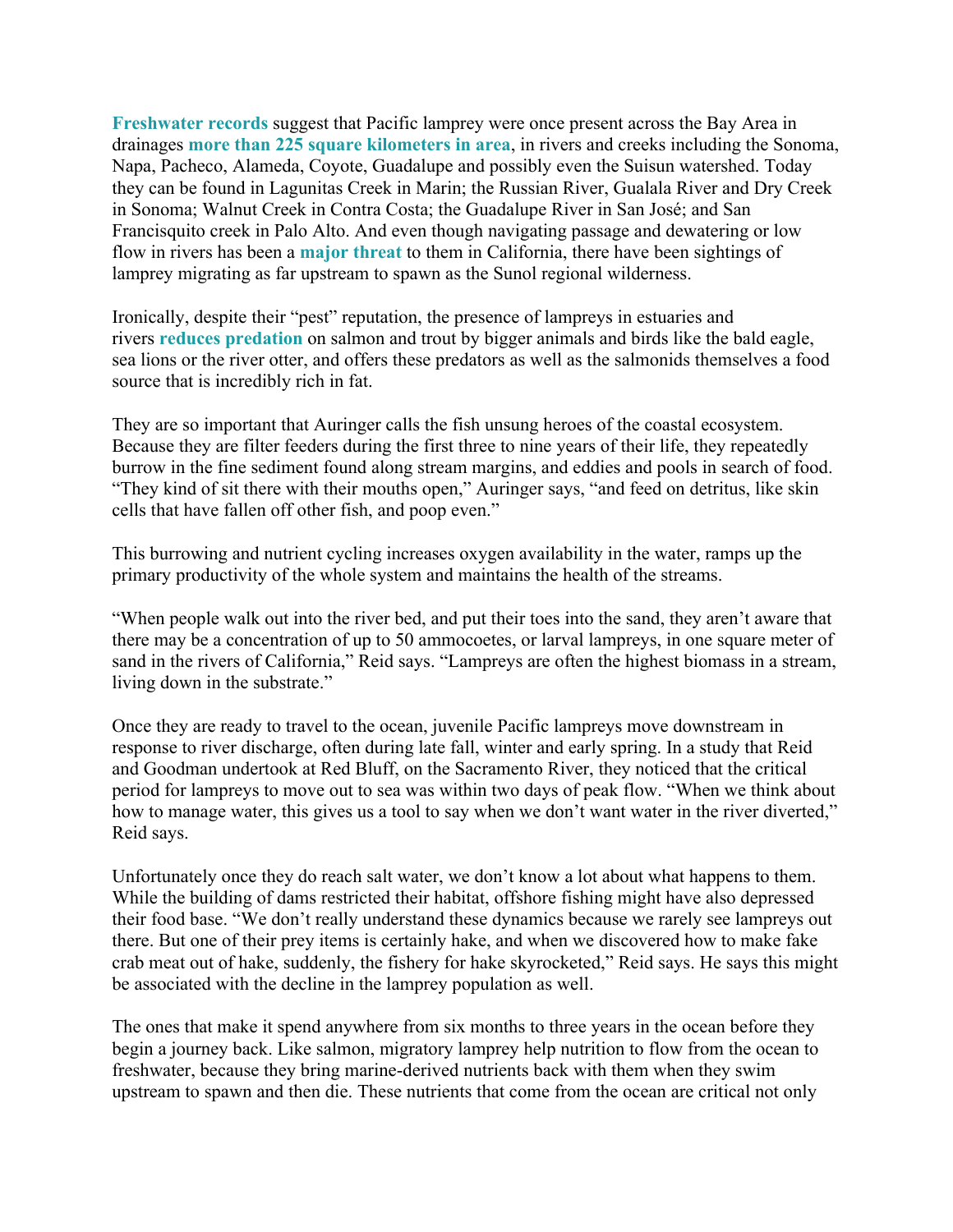for the vitality of freshwater ecosystems and the aquatic organisms that live in them, but also birds and animals that feed on lamprey carcasses. "[The nutrients] seep into the soil, and are really good for vegetation as well," Auringer says. "In fact, some people say the redwoods wouldn't exist if lamprey didn't exist."



to scale the concrete weir on Alameda Creek. (Photo by Dan Sarka, Alameda Creek Alliance)

A lamprey tries

For all that we have to thank them for, there's still a lot we don't know about lampreys — like how abundant they really are, as well as their sensitivity to factors like drought and temperature. Though they are pretty resilient, having evolved strategies to survive a veritable variety of conditions over 450 million years, climate change will affect several factors they rely on, including ocean and stream conditions and water quality.

One **study in 2017** found that larval lamprey were able to survive in temperatures as high as 80.5 F, but couldn't stay alive very long when it was greater than 84 F. While the temperature information suggests that water temperatures might not be a huge constraint into the future by itself, higher temperatures means increased algal blooms and a reduced oxygen load in the sediment, which, Reid says, is very bad for lamprey. Drought, and water availability is a more present danger. One study suggests that larval lamprey can survive in a dry stream bed for up to 22 days as long as there is a little bit of water. But as we take more water out of our rivers and groundwater and pump it into agriculture and household use, the water availability drops below the level of the riverbed. Reid cites Salinas as an example — when lamprey try to move out on a big rain, they follow the water to the lower end of the river, but then it dries up and they never make it to Monterey Bay. Climate change is already exacerbating drought conditions in the Western United States, with the last two decades being the most **extreme megadrought** in at